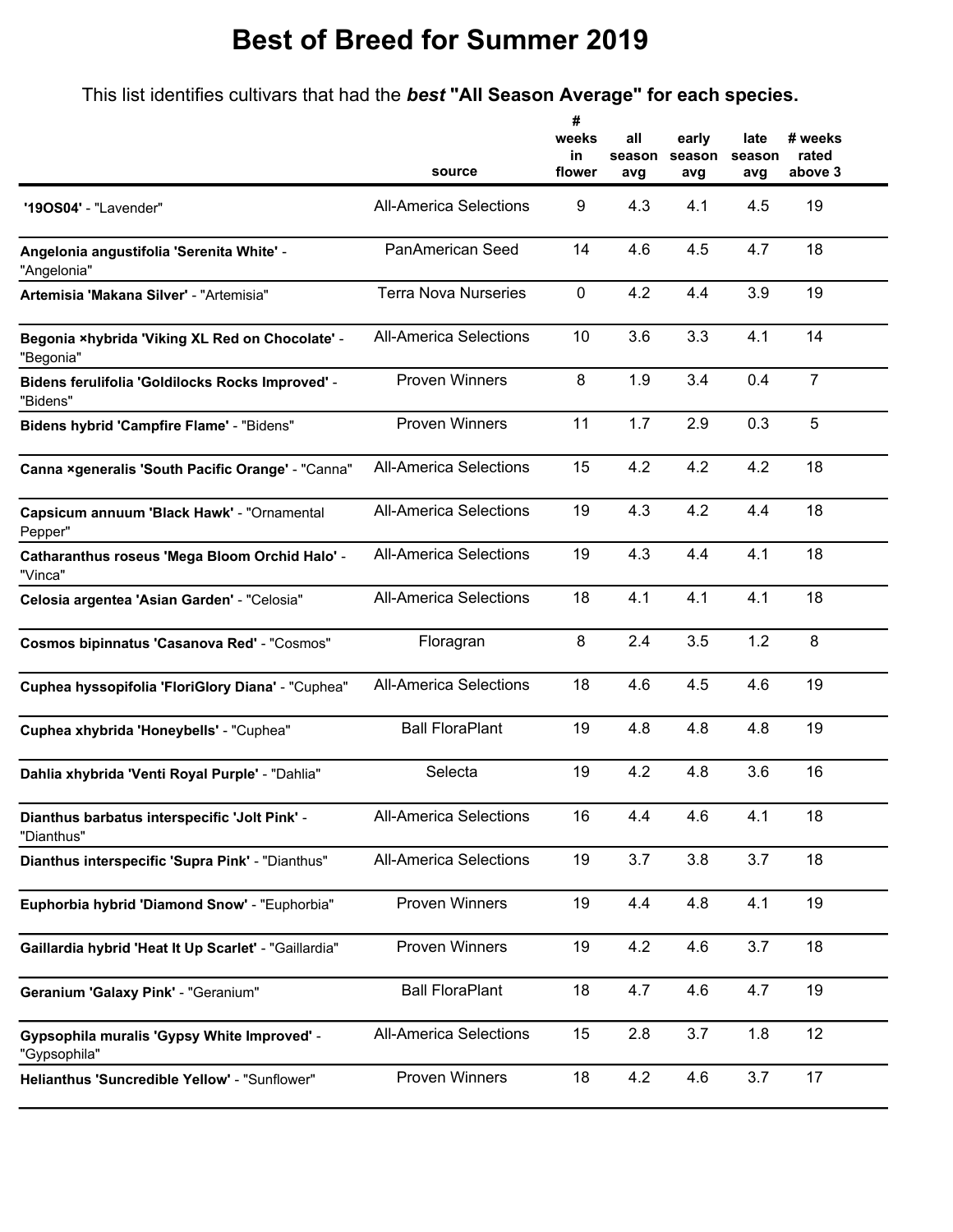## **Best of Breed for Summer 2019**

|                                                                      | source                        | # weeks<br>in<br>flower | all<br>season<br>avg | early<br>season<br>avg | late<br>season<br>avg | # weeks<br>rated<br>above 3 |
|----------------------------------------------------------------------|-------------------------------|-------------------------|----------------------|------------------------|-----------------------|-----------------------------|
| Impatiens walleriana 'Beacon Bright Red' -<br>"Impatiens"            | PanAmerican Seed              | 19                      | 4.0                  | 3.7                    | 4.4                   | 15                          |
| Ipomoea hybrid 'Sweet Caroline Red Hawk' -<br>"Sweet Potato"         | <b>Proven Winners</b>         | $\mathbf 0$             | 4.8                  | 4.7                    | 5.0                   | 19                          |
| Isotoma axillaris 'Patti's Pink' - "Isotoma"                         | <b>Proven Winners</b>         | 16                      | 2.4                  | 3.9                    | 0.8                   | $\overline{7}$              |
| Lantana camara ' Luscious Goldengate' -<br>"Lantana"                 | <b>Proven Winners</b>         | 19                      | 4.6                  | 4.6                    | 4.6                   | 19                          |
| Lavatera trimestris 'Patio Pink' - "Lavatera"                        | Floragran                     | 6                       | 1.7                  | 2.9                    | 0.3                   | 6                           |
| Lupinus polyphyllus 'Lupini Blue Shades' -<br>"Lupine"               | Floragran                     | 0                       | 1.6                  | 3.0                    | 0.0                   | $\overline{7}$              |
| Lycopersicon esculentum 'Goodhearted' -<br>"Tomato"                  | <b>Proven Winners</b>         | 5                       | 1.1                  | 2.2                    | 0.0                   | $\overline{4}$              |
| Nemesia 'Sunsatia Cranberry Red' - "Nemesia"                         | <b>Proven Winners</b>         | 8                       | 2.2                  | 3.7                    | 0.5                   | 8                           |
| Nemesia fruticans 'Aromance Pink' - "Nemesia"                        | <b>Proven Winners</b>         | 19                      | 4.1                  | 4.4                    | 3.7                   | 16                          |
| Osteospermum ecklonis 'Bright Lights White' -<br>"Sparkler Daisy"    | <b>Proven Winners</b>         | 19                      | 3.4                  | 4.0                    | 2.7                   | 12                          |
| Penstemon barbatus 'Twizzle Purple<br><b>All-American Comparison</b> | <b>All-America Selections</b> | $\overline{7}$          | 4.1                  | 3.9                    | 4.3                   | 19                          |
| Pentas Ianceolata 'Sunstar Red' - "Pentas"                           | <b>Proven Winners</b>         | 19                      | 4.8                  | 4.6                    | 5.0                   | 19                          |
| Petunia ×hybrida 'ColorRush White' - "Petunia"                       | <b>Ball FloraPlant</b>        | 19                      | 4.6                  | 4.8                    | 4.5                   | 19                          |
| Portulaca umbraticola 'Mojave Red Improved' -<br>"Portulaca"         | <b>Proven Winners</b>         | 19                      | 4.7                  | 4.6                    | 4.8                   | 19                          |
| Salvia 'Purple & Bloom' - "Salvia"                                   | <b>Ball FloraPlant</b>        | 19                      | 4.6                  | 4.7                    | 4.5                   | 19                          |
| Salvia ×hybrida 'Rockin' Blue Suede Shoes' -<br>"Salvia"             | <b>Proven Winners</b>         | 19                      | 4.7                  | 4.8                    | 4.5                   | 19                          |
| Salvia coccinea 'Summer Jewel White' - "Salvia"                      | <b>All-America Selections</b> | 19                      | 4.6                  | 4.4                    | 4.7                   | 19                          |
| Salvia farinacea ' Unplugged So Blue' - "Salvia"                     | <b>Proven Winners</b>         | 19                      | 4.3                  | 4.8                    | 3.9                   | 17                          |
| Solenostemon scutellarioides 'ColorBlaze Wicked<br>Witch' - "Coleus" | <b>Proven Winners</b>         | $\mathbf{1}$            | 4.6                  | 4.8                    | 4.4                   | 19                          |
| Tagetes erecta 'Little Duck Orange' - "Marigold"                     | AmeriSeed                     | 19                      | 4.4                  | 4.4                    | 4.5                   | 19                          |
| Tagetes patula 'Super Hero Spry' - "Marigold"                        | <b>All-America Selections</b> | 19                      | 3.8                  | 4.1                    | 3.5                   | 17                          |
| Verbena '190S06' - "Verbena"                                         | <b>All-America Selections</b> | 18                      | 4.4                  | 4.6                    | 4.1                   | 19                          |